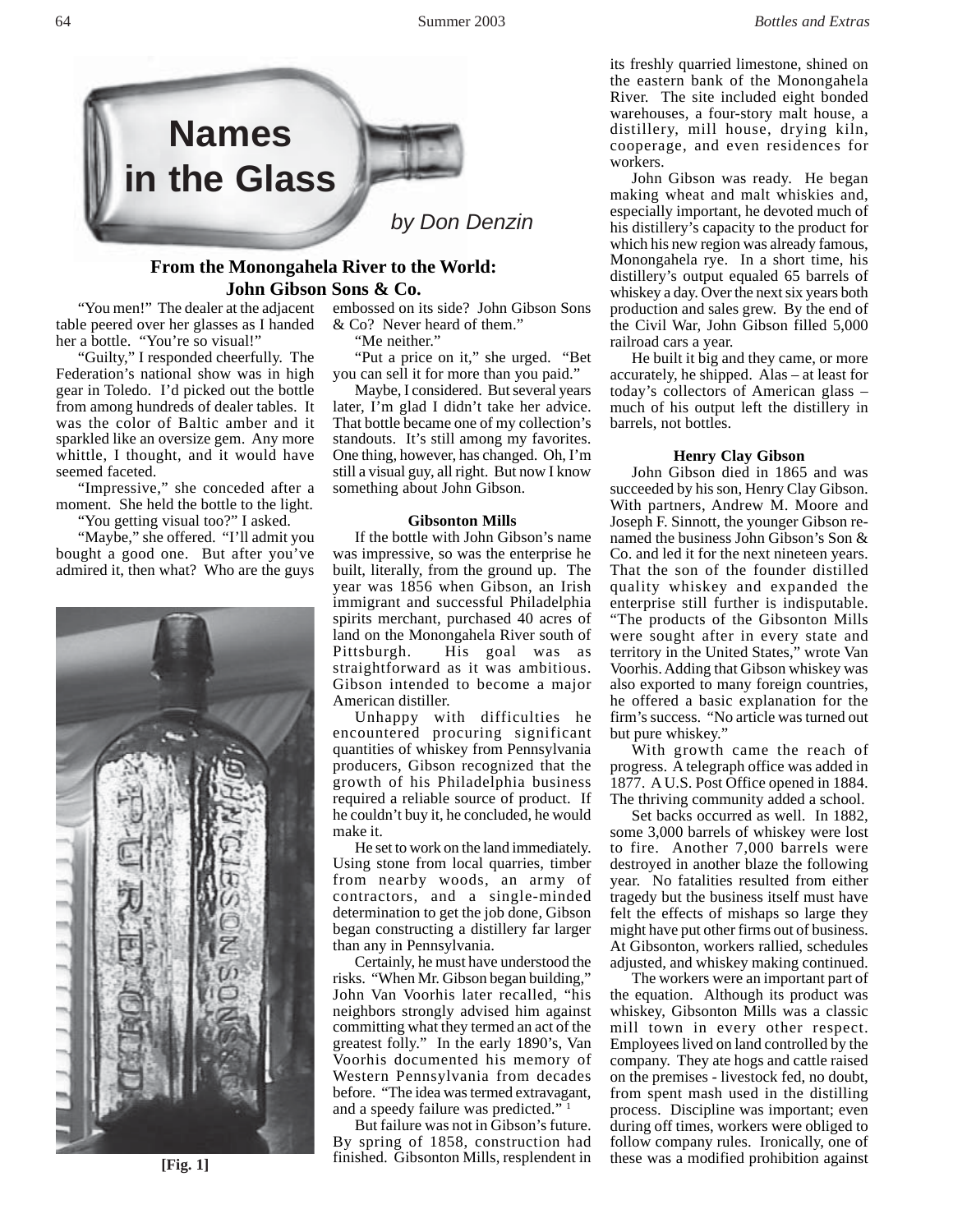

drinking. Workers could not obtain even a pint of a Gibson potable without permission.

### **A Second Whiskey Rebellion**

That the Gibson endeavor became significant is born out by more than just surviving commercial statistics. Henry Clay Gibson's business was enough of a force to make it into the U.S. Congressional Record. In 1873, his firm challenged the imposition of fees for the purchase and installation of metering devices required by regulation – but little used in practice – for the calculation of federal taxes.

Invented by John Tice, the Tice Spirit Meter was intended as the standard for all whiskey makers when the fledgling Internal Revenue Service required distillers to install it in 1868. But the meters did not find universal acceptance. Revenue gaugers backed away from using them, and by the early 1870's, the equipment sat idle. An addled Henry Clay Gibson wanted his money back.

"In the larger distilleries," he complained to the Senate and House of Representatives, "the cost of meters alone was not less than \$2,000, and in those requiring two sets double that amount."2 Henry S. Hannis, J.A. Dougherty, and Alexander Young, whiskey makers from Pennsylvania and neighboring West Virginia whose names are recognized by bottle collectors today, joined Gibson in the dissent.

The protest was almost certainly accompanied by a sense of history because Western Pennsylvania had once before been the site of controversy about taxes and the distilled fruit of native grain. In the 1790's George Washington had actually returned to Western Pennsylvania

at the head of an army to enforce the Federal collection of excise taxes from the output of local stills. The "Whiskey Rebellion," as the incident became known, was an early test of Federal constitutional powers. Few shots were fired, and the rebellion ended with Federal control intact. But many small distillers dismantled their stills. The tax on whiskey enforced then remains an institution today. This time, the dispute was not about the tax itself. It was about costly, ineffective regulations. Yet as before, emotions ran high. "Without intending any imputation upon Mr. Tice," the distillers declared with one voice, "we are free to say that we have had enough of him and too much of his meter."

Their pleas recorded, the distillers lost their battle. The House of Representatives failed to act on the measure. Gibson's outlay for the useless equipment likely stayed on the books as an irreversible expense.

#### **Moore and Sinnott**

Henry Clay Gibson retired in 1884, leaving management of the business in the hands of Moore and Sinnott. They changed the name of the company to the Gibson Distilling Co. shortly thereafter, but ran things in much the same manner as their predecessors. Whiskey still left the bend of the Monongahela River with the Gibson name, and the company continued to expand. Notably, by the 1890's Moore and Sinnott claimed branch offices in New York, Boston, New Orleans, San Francisco, Charleston, Savannah and Augusta, Georgia. The firm's principal office was on South Front St. in Philadelphia.

A measure of the business' continuing success is the taxes paid to the U.S. Treasury. In the year following Henry Clay Gibson's retirement, and in nearly every year thereafter, the Gibsonton Distillery generated tax revenues in excess of \$675,000. The firm also constructed a seven-story bonded warehouse in 1905. A time capsule in the cornerstone fittingly included an old and new bottle of Gibson Whiskey. Moore and Sinnott incorporated the effort in 1909. Business was as good as it had ever been.

It was legislation - not fires, commerce, nay-saying neighbors, or even excise taxes that finally ended the company's existence. The 18th amendment to the U.S. Constitution, the Volstead Act, made prohibition the law of the land. The enterprise ended as suddenly as it had begun. The great distillery emptied its stills and shut its doors forever as the 1920's dawned.

A sheriff's sale in 1923 disposed of the distillery's effects. The Pittsburgh Steel Company acquired the property and, in 1926, sold even the stones from the dismantled buildings for \$1 a load. Limestone blocks that once stood proudly in the sun found new uses throughout the area. Perhaps fittingly, since they had once supported the region's commercial vitality, they now became part of foundations, buildings, and walls for the larger community.

For some, the stones may even today serve as reminders of the great enterprise that once powered the economy of a region known for whiskey and initiative. For most, however, the stones yield no clue about their former purpose. Time has erased memory and the stones remain silent. Other tangible relics, of course, still exist. Scattered documents and an occasional written account provide proof that the business even existed at all.

And, fortunately, there are the bottles.

Am I a visual guy? Sure. But now when I hold a piece of glass with old John Gibson's boldly embossed name I appreciate more than color and texture. The light reflected is the glow of history.

"But after you've admired it, then what?" the dealer asked that day in Toldeo.

The only answer I can give now is the one I gave then. My answer is that I'm keeping this bottle.

#### **JOHN GIBSON BOTTLES**

While others may exist, the following bottles are known with the John Gibson name: